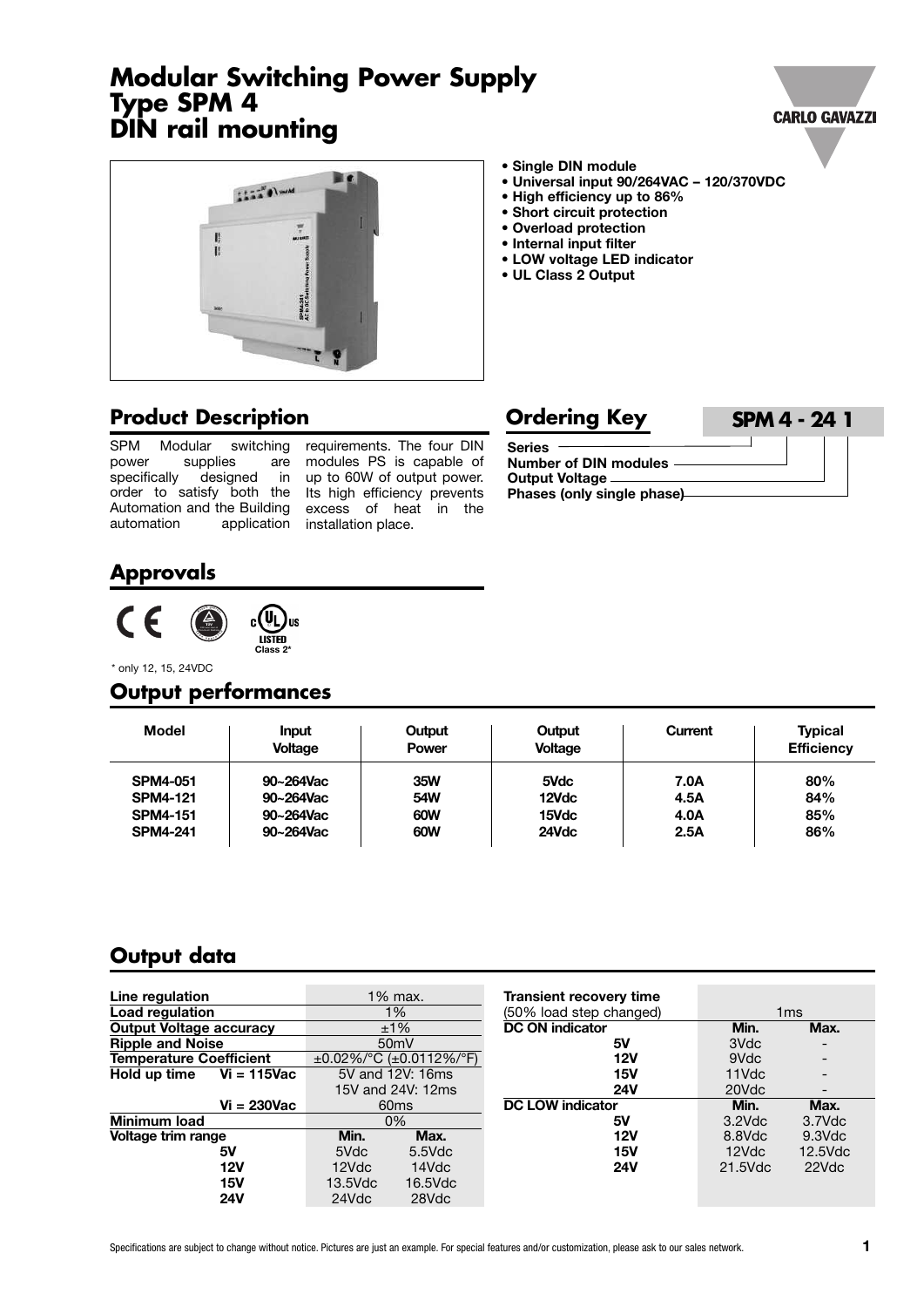

### **Input data**

# **Controls and Protections**

| Rated input voltage   | 100/240VAC        |
|-----------------------|-------------------|
| Voltage range         |                   |
| AC in                 | 90 - 264 Vac      |
| DC in                 | 120 - 370 Vdc     |
| Line frequency        | 47 - 63Hz         |
| <b>Inrush current</b> |                   |
| $Vi = 115$ Vac        | Typ: 25A Max: 30A |
| $Vi = 230$ Vac        | Typ: 50A Max: 60A |

| <b>Input Fuse</b>                | T2A/250Vac internal* |
|----------------------------------|----------------------|
| <b>Output Short Circuit</b>      | Fold forward         |
| <b>Rated Overload Protection</b> | 110-150%             |
|                                  |                      |
|                                  |                      |
|                                  |                      |

\* Not replaceable by user

# **General data (@ nominal line, full load, 25°C )**

| <b>Insulation voltage</b>                       | 3.000Vac                              | Cooling                  | Free air convection  |  |
|-------------------------------------------------|---------------------------------------|--------------------------|----------------------|--|
| <b>Insulation resistance</b>                    | <b>Case material</b><br>100 $M\Omega$ |                          | Plastic (PC-UL94-V0) |  |
| <b>Ambient temperature</b>                      | -25°C to 71°C (-13°F to 159.8°F)      | Weiaht                   | 250q                 |  |
| Derating ( $>61^{\circ}$ C to +71 $^{\circ}$ C) | $2.5\%$ /°C (1.4%°F)                  | <b>Protection degree</b> | <b>IP20</b>          |  |
| <b>Ambient humidity</b>                         | 90%RH                                 |                          |                      |  |
| Storage temperature                             | -25°C to +85°C (-13°F to 185°F)       |                          |                      |  |
| Dimensions $L \times W \times D$ mm             | $91 \times 70.5 \times 55.5$          |                          |                      |  |
| $L \times W \times D$ inches                    | $3.582 \times 2.756 \times 2.185$     |                          |                      |  |

## **Approvals**

| UL / cUL   | file: E258355<br>file: E258395 | UL508 listed,<br>UL1310 Class 2 power supply,        | CЕ | EN61000-6-3.<br>EN55022 class B.                                                                    |
|------------|--------------------------------|------------------------------------------------------|----|-----------------------------------------------------------------------------------------------------|
|            | file: E258396                  | (only 12V, 15V, 24V models),<br>UL60950-1 Recognized |    | EN61000-3-2.<br>EN61000-3-3.<br>EN61000-6-2, EN55024,                                               |
| <b>TUV</b> |                                | EN60950-1                                            |    | EN61000-4-2, EN61000-4-3,<br>EN61000-4-4, EN61000-4-5.<br>EN61000-4-6. EN61000-4-8.<br>EN61000-4-11 |

# **Block diagrams**